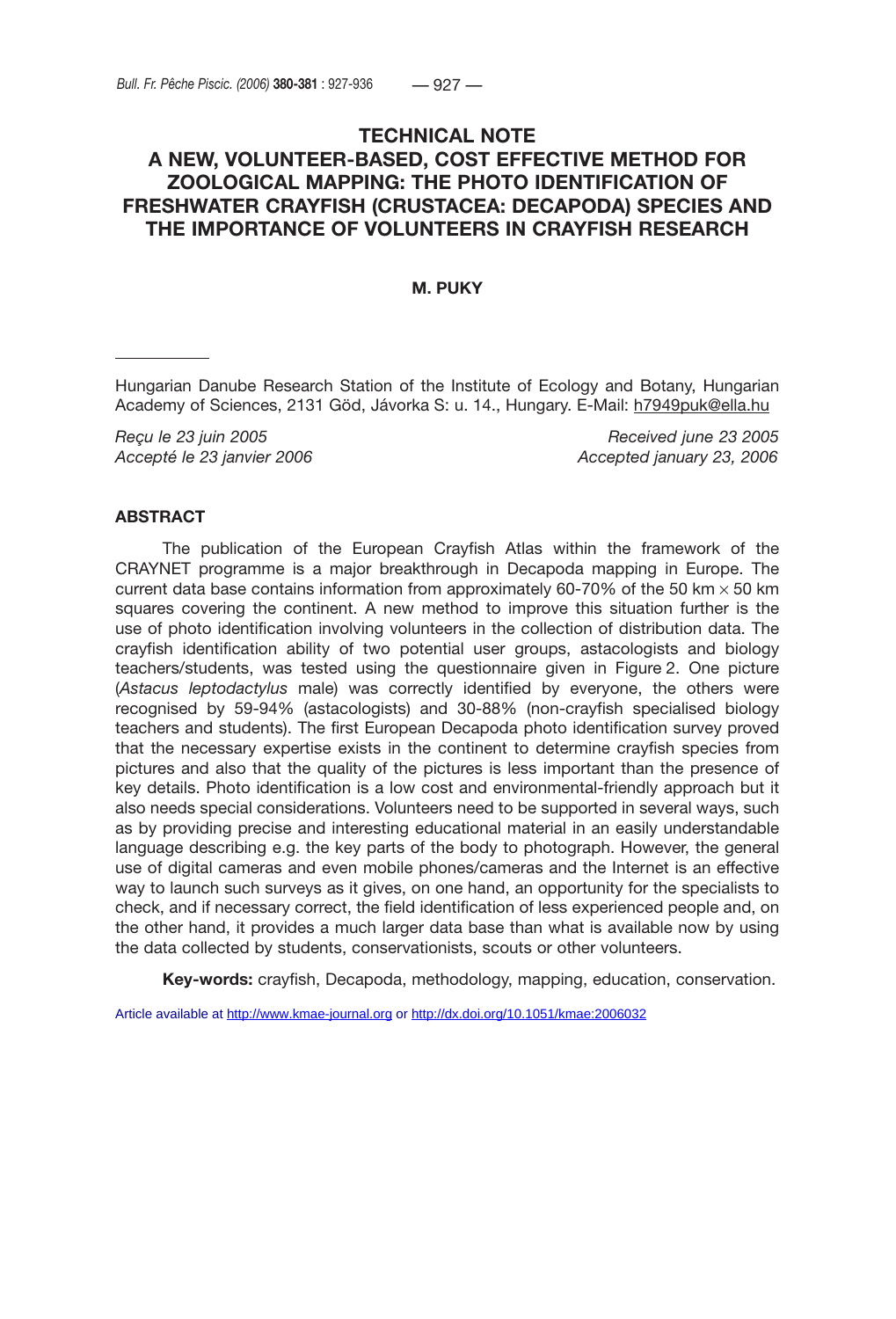## **NOTE TECHNIQUE UNE NOUVELLE MÉTHODE ÉCONOMIQUE, BASÉE SUR LE VOLONTARIAT, POUR LA CARTOGRAPHIE ZOOLOGIQUE : IDENTIFICATION DES ÉCREVISSES (CRUSTACEA, DECAPODA) D'APRÈS PHOTOS, ET IMPORTANCE DES VOLONTAIRES DANS LA RECHERCHE SUR LES ÉCREVISSES**

## **RÉSUMÉ**

La publication de l'atlas des écrevisses d'Europe dans le cadre du programme CRAYNET est une contribution importante pour la cartographie des Décapodes en Europe. La base de données associée contient des informations sur environ 60-70 % des mailles UTM de 50 km  $\times$  50 km couvrant le continent. Une nouvelle méthode permettant l'amélioration de cette situation consiste en l'utilisation de photos fournies via la mobilisation de bénévoles réunissant les données de distribution. La capacité d'identifier les écrevisses de deux groupes, les astacologistes d'une part, et les enseignants et étudiants en biologie d'autre part, a été testée en utilisant le questionnaire de la Figure 2. Une photo (*Astacus leptodactylus*) a été correctement identifiée par tous et les autres photos par respectivement 59-94 % des astacologistes et 30-38 % des enseignants et étudiants en biologie mais non spécialistes des écrevisses. Ce premier test d'identification de décapodes d'Europe d'après des photos montre que l'expertise existe en Europe pour l'identification des espèces d'écrevisses Ce test montre également que la qualité des images est moins importante que la présence de détails judicieusement choisis. L'identification par photo est peu coûteuse et respecte l'environnement mais elle nécessite le respect de contraintes spécifiques. Les bénévoles doivent être aidés de différentes façons, en particulier par la fourniture de supports pédagogiques facilement accessibles et décrivant les éléments clés qui doivent figurer sur la photo. Ainsi, l'utilisation à grande échelle de photos numériques et même de photos prises à l'aide de téléphones portables associés à l'internet est une façon efficace de réaliser de tels inventaires. Ceci donne aux spécialistes la possibilité de vérifier et éventuellement de corriger l'identification de terrain des personnes moins expérimentées; et d'autre part ceci permet en outre de constituer des bases de données plus fournies que celles habituellement obtenues par les données collectées par les étudiants, les protecteurs, les scouts ou autres bénévoles.

**Mots-clés :** écrevisses, Décapode, méthodologie, cartographie, éducation, conservation.

### **INTRODUCTION**

A methodological shift towards environmental-friendly and cost effective methods often including volunteers is becoming more important at the beginning of the 21st century especially in conservation projects. Besides possible biases of some traditional methods due to their invasive nature, such as clipping digits for marking individuals, and the ethical problems they pose (see, for example, MAY, 2004; FUNK *et al*., 2005), new methods are also of importance from an educational aspect and in some cases they are also applicable in habitats where monitoring is difficult, such as large rivers and floodplains. New methodology has been successfully applied for several animal groups in different continents, such as acoustic night canoe surveys over the Rio Grande in the US for anurans (JUNG *et al*., 2002), night spotlight counts of *Crocodylus siamensis*, a globally critically endangered species in Vietnam (POLET *et al*., 2002), using the light-reflecting characteristic of crocodile eyes, which was more efficient than a radio collar method applied earlier, and the acoustic monitoring of *Megaptera novaeanglidae* in the US (CLARK and CLAPHAM, 2004) and *Loxodonta africana* in Namibia (PAYNE *et al*., 2003), i.e. listening to the sounds of large mammals both in the ocean and in dense tropical forests under conditions where they are difficult to count with any other method.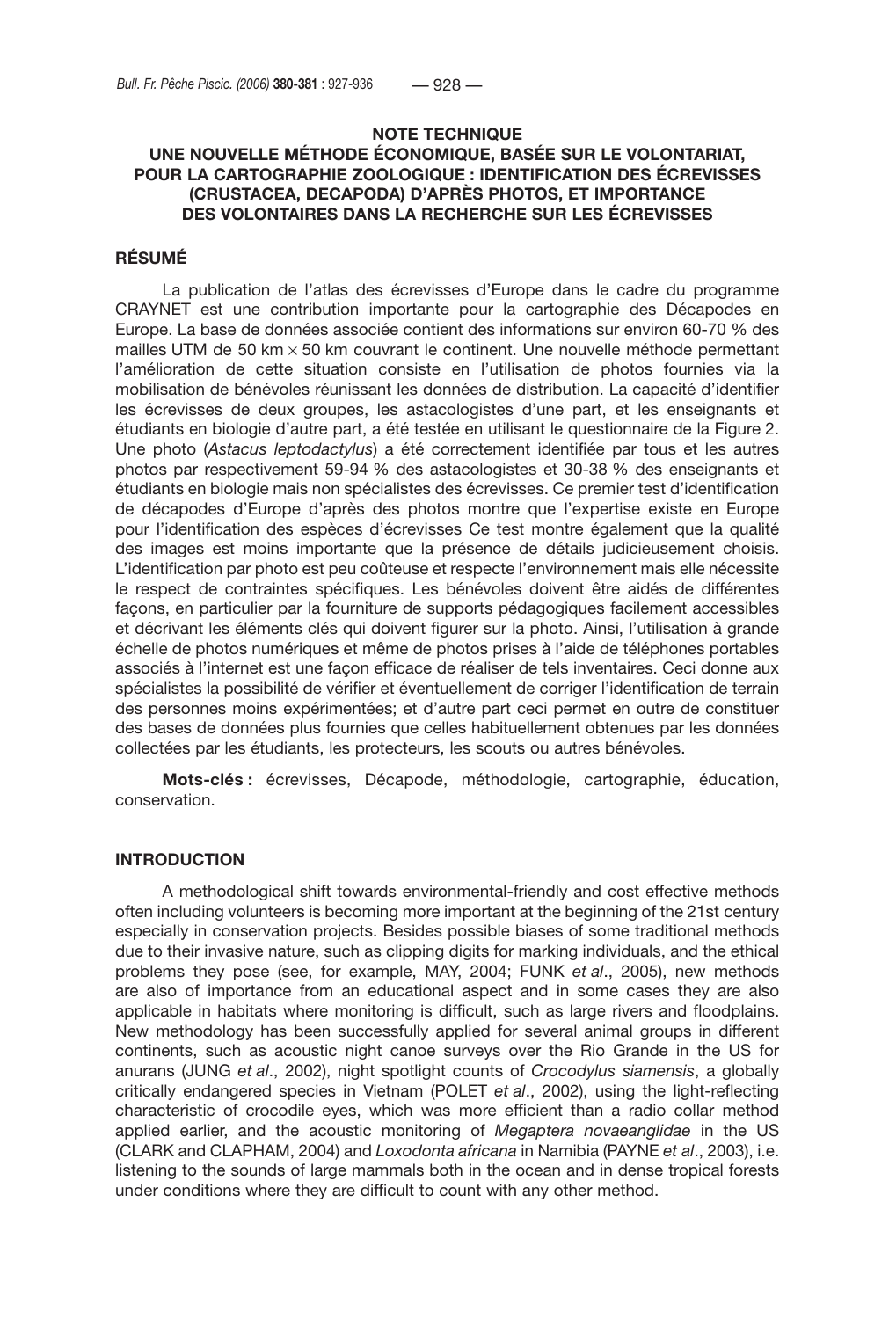An analysis of methodology used in the publications of the Craynet meeting at Kilkenny, Ireland, a representative conference of European astacologists in 2003 (REYNOLDS, 2003), demonstrated that a large variety of methods has been applied in the study of this animal group in Europe in the 21st century (Figure 1). Some publications also reported information collected from amateur biologists, such as fishermen, managers and other stakeholders.



### **Figure 1**

**Relative frequency of sampling methods applied in papers describing field methods presented at the first CRAYNET conference (CHANGEUX, 2003; D'AGARO** *et al***., 2003; DEMERS** *et al***.***,* **2003; FÜREDER** *et al***.***,* **2003; LYONS and KELLY-QUINN, 2003; MAGUIRE** *et al***.***,* **2003; MARTÍNEZ** *et al***.***,* **2003; PEAY, 2003; STEBBING** *et al***.***,* **2003) in Kilkenny, Ireland, June, 2003 (note that in several studies more than one method was used).**

### **Figure 1**

**Fréquences relatives des méthodes d'échantillonnage d'après les communications décrivant des méthodes de terrain présentées à la première conférence CRAYNET (CHANGEUX, 2003; D'AGARO** *et al***.***,* **2003; DEMERS** *et al***.***,* **2003; FÜREDER**  *et al***.***,* **2003; LYONS and KELLY-QUINN, 2003; MAGUIRE** *et al***., 2003; MARTÍNEZ**  *et al***.***,* **2003; PEAY, 2003; STEBBING** *et al***.***,* **2003) à Kilkenny, Irlande, Juin 2003 (noter que plusieurs études comportent l'utilisation de plus d'une méthode d'échantillonnage).**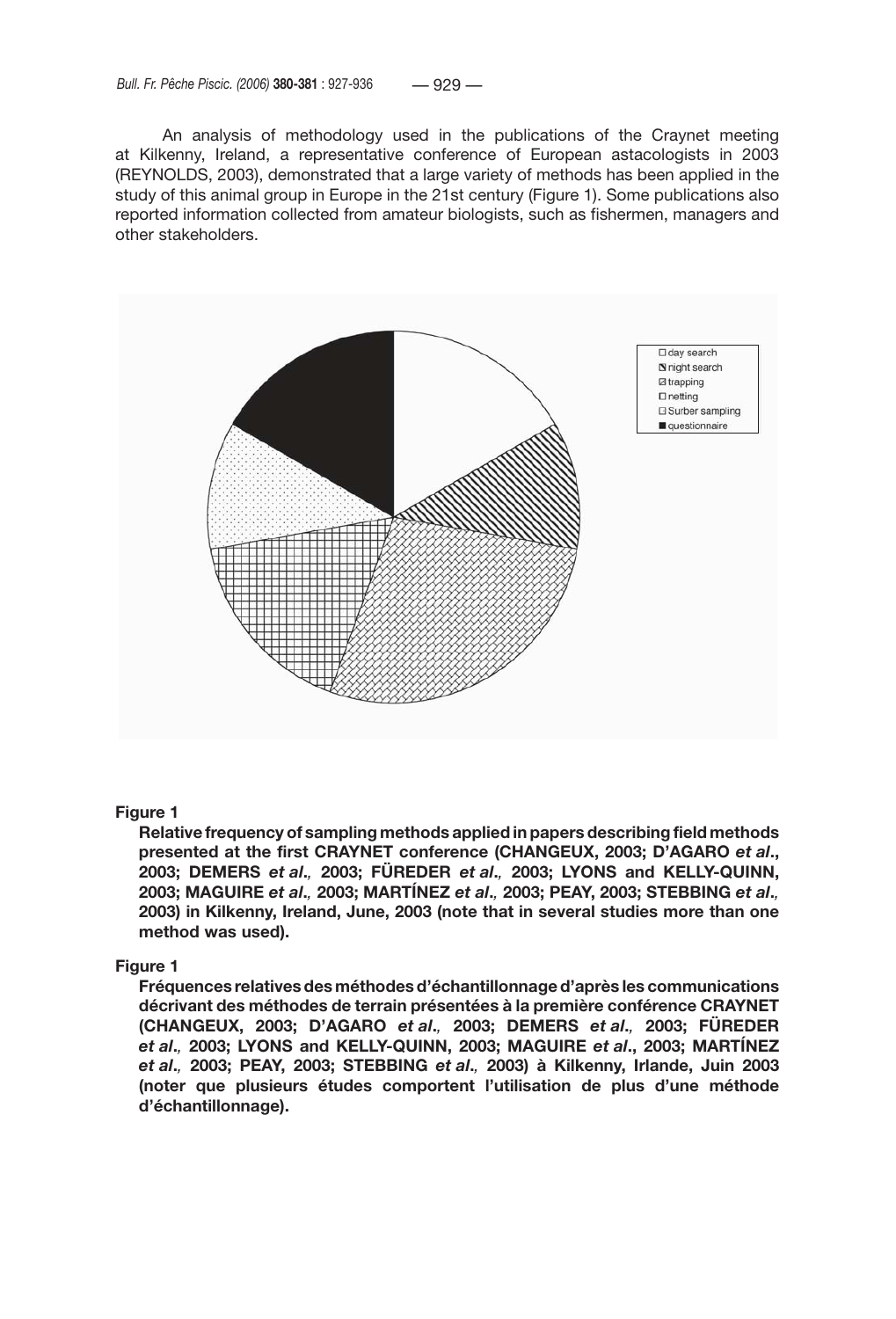The publication of the European Crayfish Atlas within the framework of the CRAYNET programme, which is a unique development in this field, however, also indicated that more efforts should be put into mapping, as the current data base consists of information from approximately 60-70% of the 50 km $\times$  50 km Universal Transverse Mercator (UTM) squares covering the continent (Patrick HAFFNER, pers. comm.). This is similar to the status of information for some other groups, e.g. reptiles (GASC *et al*., 1997) but it also indicates that further work is needed to get a more precise overview of the continental distribution of decapod species. However, it is usually difficult to get support for such inventorisation even if it is a necessary basis for many further studies. Also, the number of specialists is limited and most methods are time-consuming, which seriously limits the area which can realistically be surveyed by professional biologists. Besides, there is a clear difference in knowledge on crayfish between individual countries (REYNOLDS and PUKY, 2005) and the collection of more crayfish data is as desirable as the involvement of more people and the improvement of public knowledge. Good quality, accurate and detailed identification keys (e.g. HERMAN, 2004) and active environmental societies such as the crayfish-oriented Action Flusskrebse help this process (for an overview see PUKY *et al*., 2002) but there is still a lot to do in this field.

One approach to overcome the difficulties outlined above and collect information from previously unknown areas is the involvement of volunteers and the use of photography for crayfish species identification, which is a low cost approach but needs special considerations. This article describes the method, its possible use, advantages and limitations, and also includes initial data on its use.

### **MATERIAL AND METHODS**

The actual description of photo identification is very simple, i.e. the determination of a species from a picture. Well-shot Decapoda photos can show some morphological characters that can make proper species (in some cases even sex) identification possible even if not all species specific characters can be presented in a single picture. The frequent use of digital cameras allows the building of many such potential data sources e.g. at angling clubs, but no survey has tested the ability of biologists to use this resource for scientific purposes. With European freshwater crayfish species the first such attempt was made at the Florence conference of CRAYNET in May 2005, where professionals were asked to determine four individuals from the pictures provided (Figure 2). To help correct identification, they were also supplied with a short description of the localities the pictures were taken at (for details, see Figure 2), which also carries additional information helping to decide if the first determination was correct. For methodological considerations country of origin and names of participants were not asked for, as the reason for making the survey was to decide if it is possible for most professionals to determine crayfish species from pictures and not the comparison of knowledge between different individuals, age groups, countries or regions. To get an answer from a group with mixed expertise level, students participating in the meeting were not excluded from the data collection. Another set of crayfish photo identification test was carried in autumn 2005 at Eötvös University, Hungary, where students and teachers were asked to fill out the same questionnaire. All participants had finished their Decapoda studies before they gave answers and in comparison with the special interest group tested at the CRAYNET meeting, they were regarded as representative of non-crayfish specialised biologists.

The picture quality as well as the morphological characters shown are key elements of such identifications. To get a better overview of the importance of these details, the pictures presented contained a good quality shot showing characteristics of an easily-recognisable species (*Astacus leptodactylus*), a moderate quality shot similarly showing an easilyrecognisable species (*Orconectes limosus*), a bad quality shot showing no special details but showing the whole animal well (*Austropotamobius torrentium*) and an excellent quality shot showing neither any special details nor the whole animal well (*Astacus astacus*).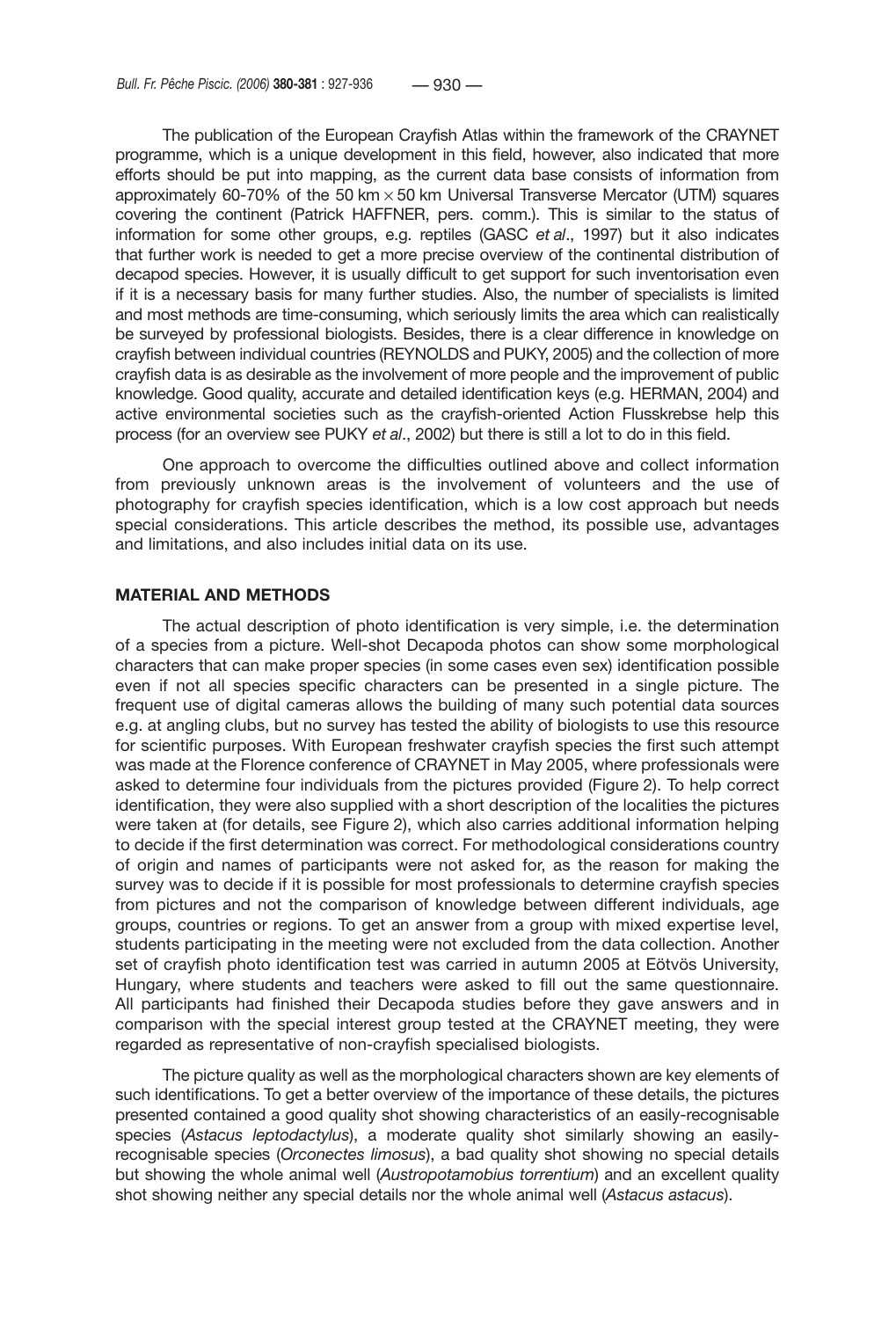Log-linear contingency table analysis (SOKAL and ROHLF, 1981) was performed on the data to reveal if there are significant differences between the two groups tested (astacologists, non-crayfish specialised biologists) as well as between the recognition of the individual pictures using the Statistica 6.0 programme.

## Locality: a lowland (appr. 150 m a.s.l.) fishpond of appr. 2 hectares in the southeastern part of Europe Locality: middle mountain stream (appr. 400 m a.s.l.) Locality: lowland river (appr. 100 m a.s.l.) Locality: torrent stream in the Alps (appr. 1,000 m a.s.l.) **Species: Species:** Dear Craynet participant, Please, help to decide if it is possible to determine crayfih from pictures. You are kindly asked to write, what species can be seen in the picture and return this sheet to the registration desk by Monday 4 o clock. Thank you!

# **Figure 2**

**Species: Species:**

**The questionnaire on photo identification of European crayfish species.**

### **Figure 2**

**Photos du questionnaire d'identification des espèces d'écrevisses européennes.**

## **RESULTS**

At the 2005 May CRAYNET meeting altogether 19 responses were returned, around one fifth of participants, which is in line with the expected proportions for the personal approach of the method (for details on efficiency differences between public relation methods, see PUKY and VOGEL, 2003) and the dedication of the target group. From Eötvös University 33 responses were received, the participation of the students were certainly affected by the presence of their teachers and as such, not comparable with the proportion of conference participants answering. Figure 3 contains the results for the four pictures used for both groups. The picture of an *A. leptodactylus* male (good quality picture – easily recognisable characteristic) was correctly identified by everyone in both groups. *O. limosus* (moderate quality picture – easily recognisable characteristic) was still recognised by nearly 95% and 90% of astacologists and non-crayfish specialised biologists, respectively. The remaining two pictures showing no obvious species-specific details were identified less successfully. Just over 75% and 50% of the two groups recognised *A. torrentium* (bad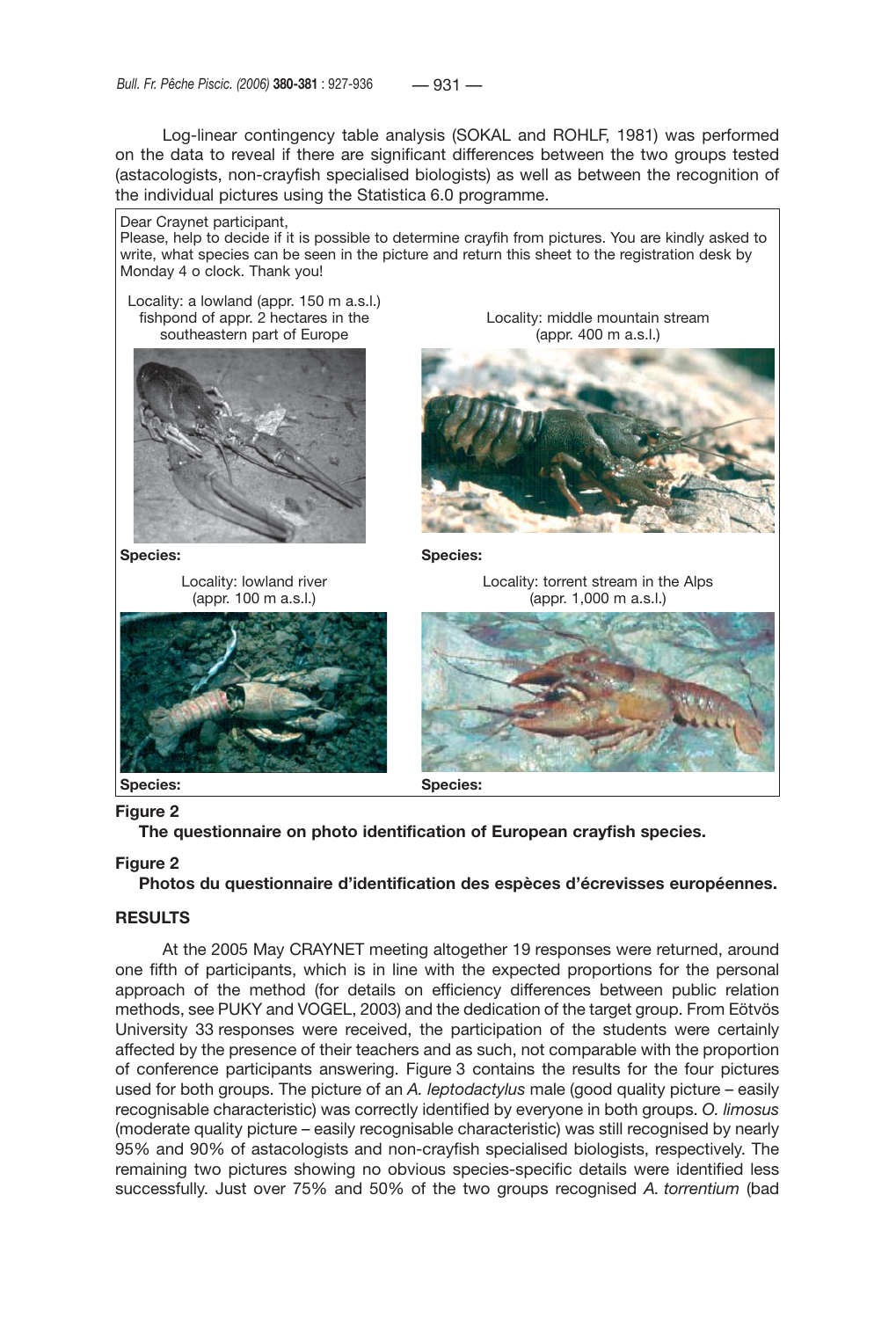quality picture – no special characteristic but clear body shape), less than 60% and 31% *A. astacus* (excellent quality picture – no special characteristic or clear body shape). The log-linear contingency table analysis revealed a significant difference between astacologists and non-crayfish specialised biologists in their abilities to recognise crayfish from pictures  $(G = 4.79, df = 1, p < 0.029)$ . Similarly, the detectability of the individual pictures also differed (G = 67.08, df = 3, p < 0.00001) and there was no freeway interaction, i.e. the same pictures were easy or more difficult to identify for both groups.



### **Figure 3**

**Levels of successful crayfish species identification from the different photos presented in Figure 2 (solid bar: proportion of correct identification by astacologists; empty bar: proportion of correct identification by non-crayfish-specialised biology teachers and students).**

#### **Figure 3**

**Taux de réussite d'identification des espèces d'écrevisses à partir des photos présentées dans la Figure 2 (barre remplie : pourcentage d'identification correcte par les astacologistes ; barre vide : pourcentage d'identification correcte par les enseignants et étudiants en biologie, non spécialistes des écrevisses).**

## **DISCUSSION**

Volunteer involvement has a long history in the study of some animal groups, such as birds, or through catch records, fish. Others, such as crayfish have not been the focus of such data collection. The first European crayfish photo identification survey proved, however, that the necessary expertise exists in the continent to determine crayfish species from pictures as well. Easily-recognisable pictures might accurately be determined by non-crayfish-specialised biologists but according to the statistical analysis presented here there is a significant difference between them and astacologists in recognising crayfish species from photos. As a consequence, astacologists should play a central role in future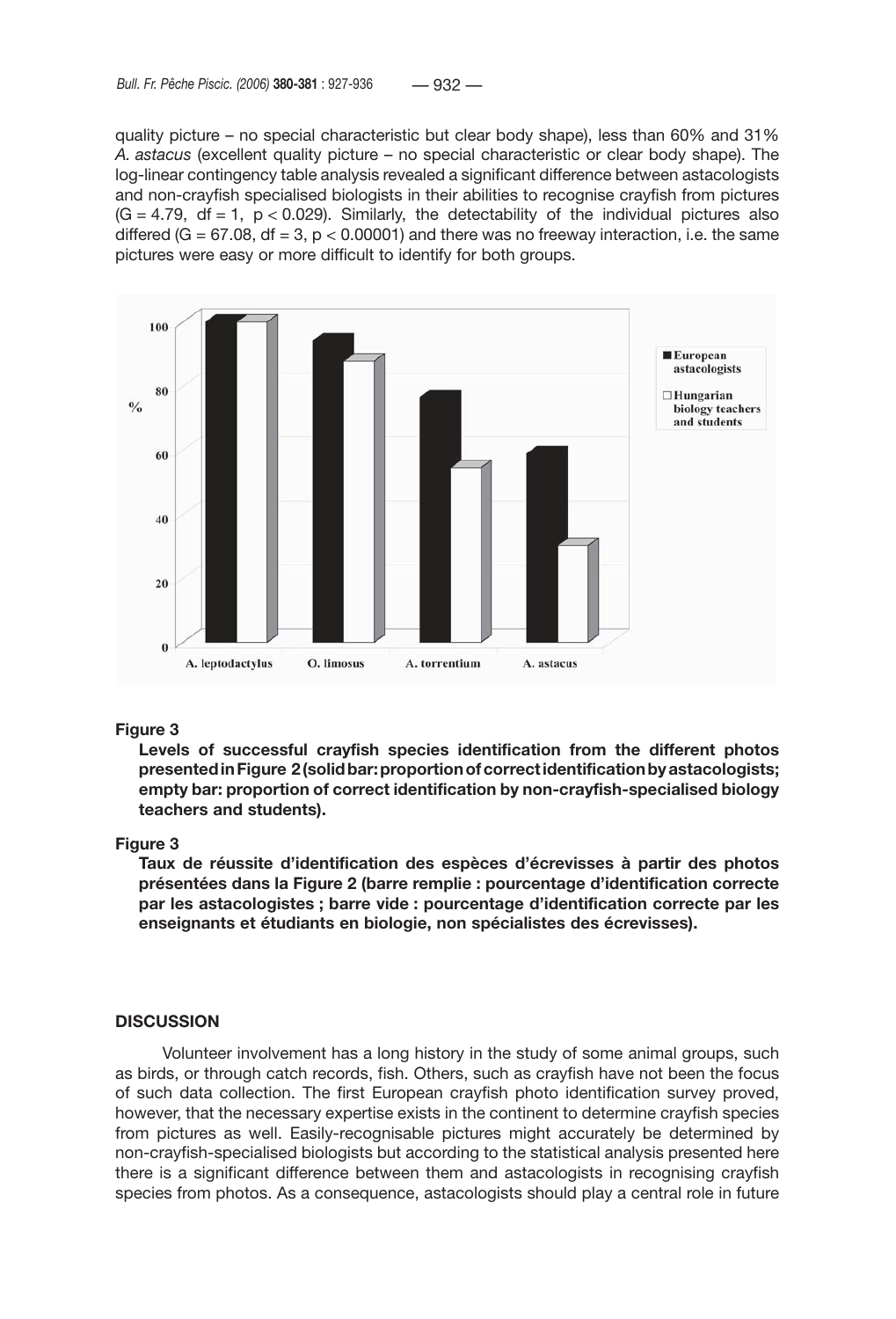projects to safeguard data accuracy, especially as in real life situations they can improve their performance further. The expert survey was made away from the laboratories of astacologists, where additional materials, e.g. specimens and photos originating from different geographical areas could be compared with the new pictures to enhance the correctness of their evaluation. Similarly, the associated (e.g. habitat-related) information, which can often be very precise, also helps astacologists more than non-crayfishspecialised biologists in determining which species was caught.

According to the results of the present survey (Figure 3), the quality of the pictures is less important than the presence of key details in the picture. In other words, a picture with lower quality (smaller size, poorly focussed, etc.) might still be a better option than a good quality photo that does not show the main characteristics of the species. The high proportion of correct identifications also demonstrated that similarly to other groups, photo identification has the potential to become a cost-effective, environmental-friendly and volunteer-based method for European decapod species.

To fully realise this potential, teams should be formed to deal with the four basic steps of such data collection: determining the aim and scope of the project together with the target groups; advertising the method to reach the target groups and get support; running the project by processing incoming data, giving feed-back to volunteers and finding contacts in areas from where no or little information has been sent in and making field visits where necessary (e.g. no information exists or something unusual has been reported); evaluating results and building follow-up activities (e.g. management plans for native species, next project in a neighbouring area, etc.) accordingly. At a local level, a national park could organise a photo identification program with the aim of getting an overview of what crayfish live in their territory, inviting an astacologist from a nearby university to produce the necessary materials, e.g. leaflets for the target groups, e.g. anglers, divers and nature conservation school groups in the area. The programme could be advertised through national park premises, local anglers' and divers' clubs, local and regional newspapers and media also using a selected youth group with some experience to show a positive example while the national park provides the necessary funds for these operations. Students from the university and national park staff together could run the project by processing the data, being in contact with volunteers and pinpointing missing areas while the astacologist supervises the determination process and, together with national park officials, determines what further steps should be made, or where site visits are necessary. Evaluation and the working out of future needs should again be a co-operative effort using previously available and new information harmonised with the management plan of the national park.

One of the advantages of this setting is that team members need not be situated at the same organisation as due to technical development these roles can be shared effectively even if co-operating partners live relatively far away from each other. Moreover, as digital cameras and mobile phones with cameras have become common the pictures taken can easily be sent fast anywhere, which might even enable specialists to ask for more specific pictures of the same animals within a very short time. If this approach were to be taken at a national or an international level, however, several considerations should be respected.

Besides the ability of experts to determine crayfish species from pictures, several characteristics of the animals also support its suitability for volunteer work. Decapods are easy to recognise, individuals are a suitable size to pinpoint and handle, they can be handled without harming the animal and are not dangerous for interested people, either. Another advantage of this animal group is that many crayfish species are widespread, not only existing in some remote reserves, and they also occur in different habitat types (DEMERS *et al*., 2003). They have a hard shell, too, containing distinguishing structures for identification, and thus useful pictures can also be made from remains.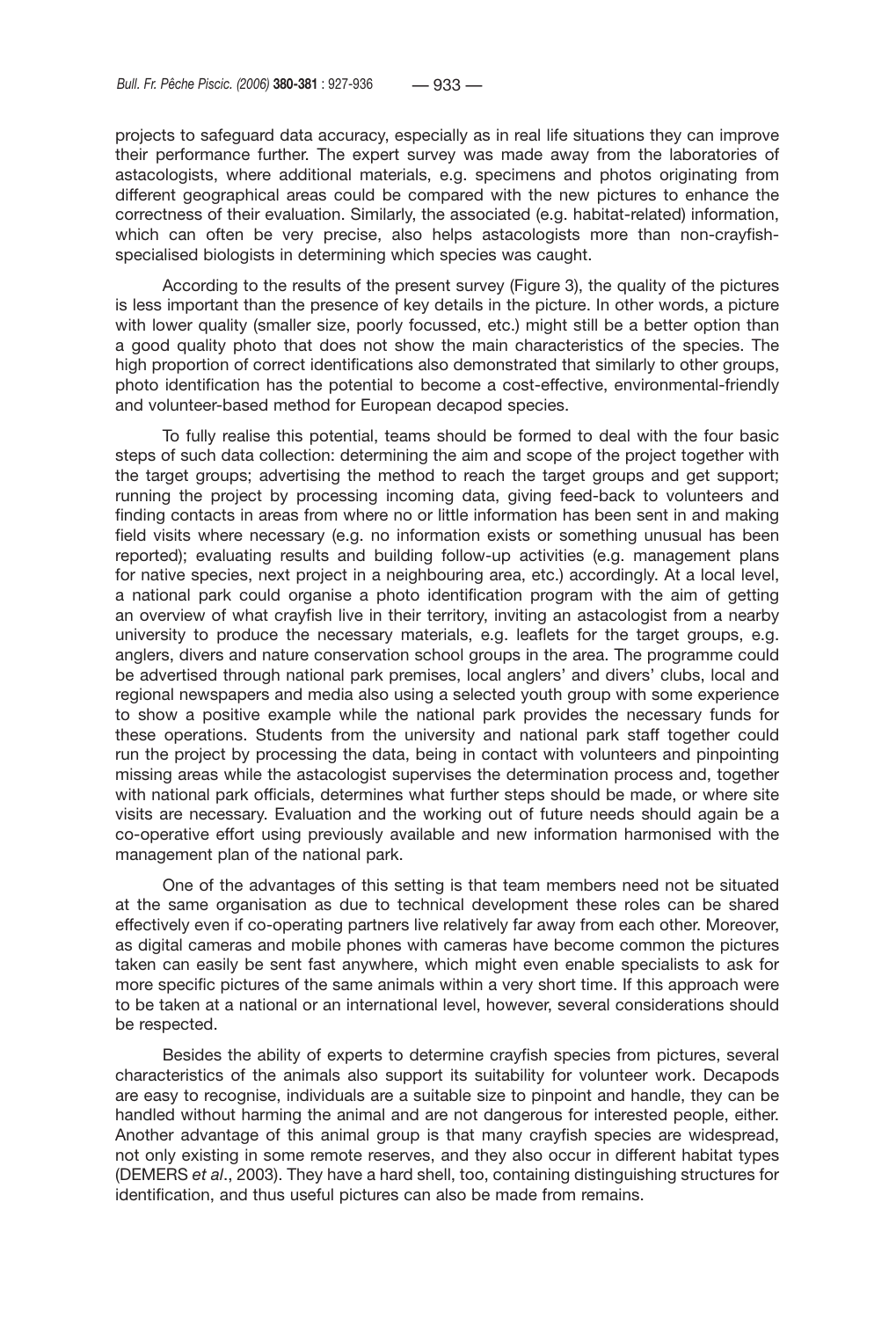Another advantage of crayfish is the wide variety and large number of people potentially interested in them. As well as biology students, conservation officials and nongovernmental organisations, schools and scouts and, the largest number, anglers, may also take an interest in these animals. In aiming to reach such a broad target group, the collected information should be kept as simple as possible including date, place, recorder with contact details, and descriptive remarks to accompany the photo(s).

From the organisational point of view there are several further advantages of the proposed method besides low cost. Once started, it is not time consuming but still can yield results from relatively inaccessible regions and it also provides a meaningful project for students/school groups, which is not always easy for teachers to find when taking their class into the field. Communication can be fast and descriptions put on the Internet form an educational material, besides generating the present results, which also creates general interest in the group and can educate future generations on crayfish.

In organising a successful crayfish photo data collection, several important elements should be included. Before getting volunteer involvement in decapod mapping started, participants should have some education in decapod morphology and training for maximal efficiency. A clear aim given in an easily understandable language describing e.g. the key parts of the body of which to take pictures is crucial (e.g. colouration of the claws) as well as the preparation of precise and interesting educational material for further information. A large and regular media coverage preferably supported by well-known personalities would help the project to reach the possible target groups as well as inform the general public. However, to keep volunteers working with this project a help service, positive attitudes to mistakes, and rewards for volunteers (e.g. putting their pictures with their names indicated in the official website) together with regular feed-back is also necessary, which is also a further step in raising the general knowledge of crayfish, and Decapoda in general. As in many European countries there is still a lot to do in this respect (for a detailed analysis see REYNOLDS and PUKY, 2005), photo identification can also serve this educational aim effectively.

Finally, the limitations of photo identification should also be taken into consideration. It can not be used for detailed biological descriptions such as the characterisation of populations, for abundance estimations or disease identification, which should be made clear at the beginning of the project. Besides collecting information on distribution, however, a lot of additional information might be provided e.g. on unusual mortality events, the spreading of introduced species, rare morphs, eg. colour variants such as albinos or blue-coloured individuals. Building on the results of such data collections can thus also serve other aims such as finding out more about disease outbreaks or pollution events.

### **ACKNOWLEDGEMENTS**

The author wish to thank all participants of the Florence meeting and teachers and students at University Eötvös who completed the questionnaire given in Figure 2, Dr. Julian Reynolds for improving an earlier version of the manuscript, Dr. Catherine Souty-Grosset for the French translation and Dr. Zoltán Botta-Dukát for his help in the statistical analysis.

### **REFERENCES**

- CHANGEUX T., 2003. Changes in crayfish distribution in metropolitan France according to the national surveys performed by the Conseil Supérieur de la Pêche from 1977 to 2001. *Bull. Fr. Pêche Piscic*., *370-371*, 17-41.
- CLARK C.W., CLAPHAM P.J., 2004. Acoustic monitoring on a humpback whale (*Megaptera novaeanglidae*) feeding ground shows continual singing into late spring. *Proceedings: Biological Sciences*, *271*, 1051-1057.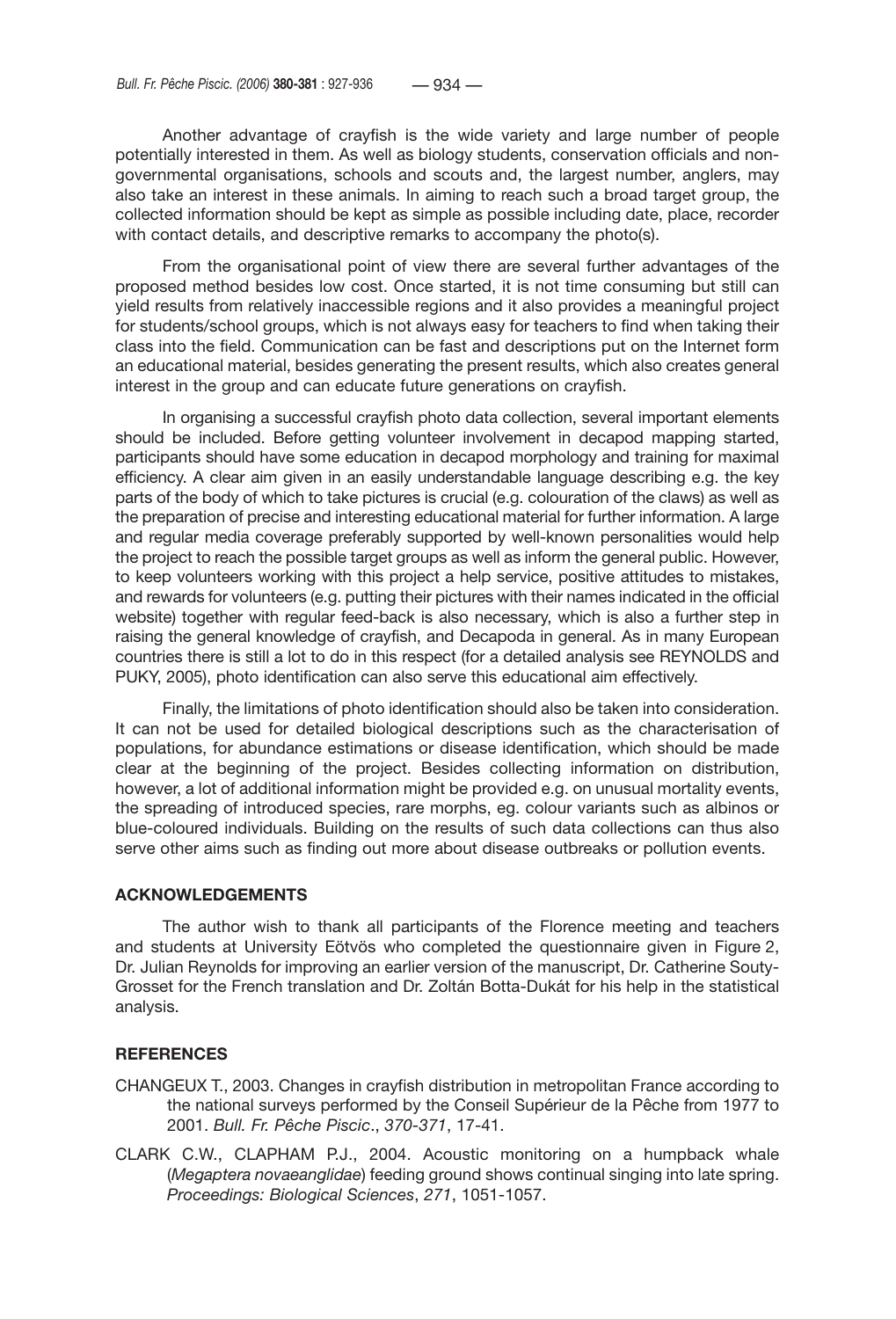- D'AGARO E., METTULIO R., GIULIANINI P.G., 2003. Vitellogenin and glucose concentrations in the hemolymph of wild and confined crayfish (*Austropotamobius pallipes* Lereboullet 1858). *Bull. Fr. Pêche Piscic., 370-371*, 185-192.
- DEMERS A., REYNOLDS J.D., CIONI A., 2003. Habitat preference of different size classes of *Austropotamobius pallipes* in an Irish river. *Bull. Fr. Pêche Piscic., 370-371,* 127-137.
- FUNK W.C., DONELLY M.A., LIPS K.R., 2005. Alternative views of amphibian toe-clipping. *Nature, 433,* 193.
- FÜREDER L., OBERKOFLER B., HANEL R., LEITER J., THALER B., 2003. The freshwater crayfish *Austropotamobius pallipes* in South Tyrol: heritage species and bioindicator. *Bull. Fr. Pêche Piscic*., *370-371*, 81-95.
- GASC J.-P., CABELA A., CRNOBRNJA-ISALOVIC J., DOLMEN D., GROSSENBACHER K., HAFFNER P., LESCURE J., MARTENS H., MARTÍNEZ RICA J.P., MAURIN H., OLIVEIRA M.E., SOFIANIDOU T.S., VEITH M., ZUIDERWIJK A. (eds), 1997. Atlas of Amphibians and Reptiles in Europe. Societas Europaea Herpetologica and Muséum National d'Histoire Naturelle, Paris. p. 496.
- HERMAN D., 2004. Les Écrevisses indigènes et exotiques en Région wallonne. Association Theutoise pour l'Environnement, Theux. p. 32.
- JUNG R.E., BONINE K.E., ROSENSHIELD M.L., DE LA REZA A., RAIMONDO S., DROEGE S., 2002. Evaluation of canoe surveys for anurans along the Rio Grande in Big Bend National Park, Texas. *J. Herpetol., 36,* 390-397.
- LYONS R., KELLY-QUINN M., 2003. An investigation into the disappearance of *Austropotamobius pallipes* (Lereboullet) populations in the headwaters of the Nore River, Ireland, and the correlation to water quality. *Bull. Fr. Pêche Piscic., 370-371,* 139-150.
- MAGUIRE I., KLOBUCAR G.I.V., GOTTSTEIN-MATOCEC S., ERBEN R., 2003. Distribution of *Austropotamobius pallipes* (Lereboullet) in Croatia – past and present. *Bull. Fr. Pêche Piscic,. 370-371,* 57-71.
- MARTÍNEZ R., RICO E., ALONSO F., 2003. Characterisation of *Austropotamobius italicus* (Faxon, 1914) in a central Spain area. *Bull. Fr. Pêche Piscic., 370-371,* 43-56.
- MAY R.M., 2004. Ethics and amphibians. *Nature, 431,* 404.
- PAYNE K.B., THOMPSON M., KRAMER L., 2003. Elephant calling patterns as indicators of group size and composition: the basis for an acoustic monitoring system. African *Journal of Ecology, 41*, 99-107.
- PEAY S., 2003. Minimising loss of crayfish and habitat during works on watercourses. *Bull. Fr. Pêche Piscic., 370-371,* 193-207.
- POLET G., MURPHY D.J., LAM V.P., MUI V.T., 2002. Crocodile conservation at work in Vietnam: Re-establishing *Crocodylus siamensis* in Cat Tien National Park. Proceedings of the 16th Working Meeting of the Crocodile Specialist Group of the Species Survival Commission of IUCN. Gainesville, Florida, 7-10 October, 2002. 86-95.
- PUKY M., REYNOLDS J.D., GRANDJEAN F., 2002. Education as a key to Decapod conservation. *In:* SOUTY-GROSSET C., GRANDJEAN F. (eds) Knowledge-based management of European native crayfish. Crayfish special volume 4. *Bull. Fr. Pêche Piscic., 367,* 911-916.